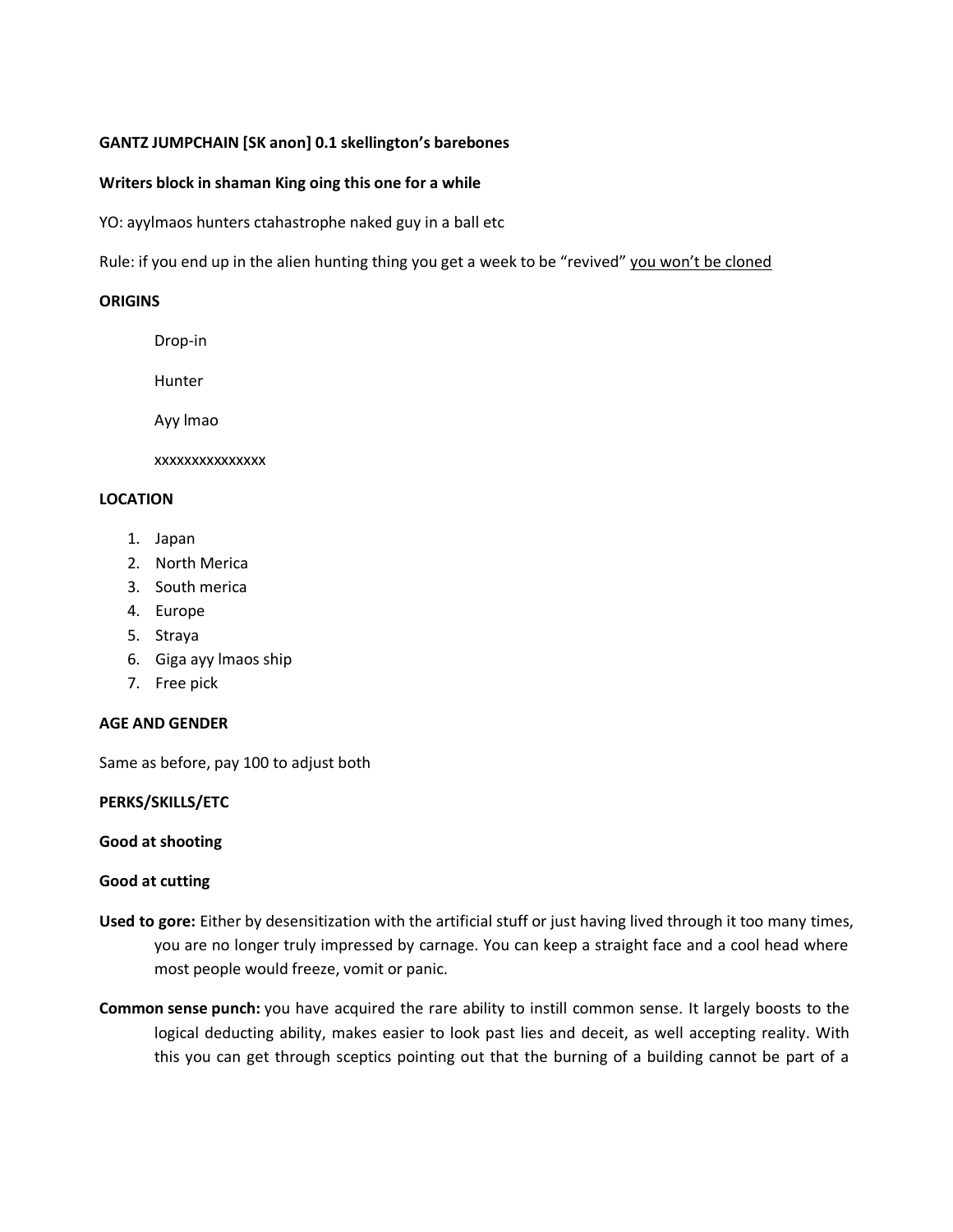filming or that someone is obviously lying appealing to their desperation. It comes with the form of a slap or similar but can be used by talk to a reduced effect.

### **Techy:**

- **Martial arts:** competence in a martial arts style resembling Chinese Bājíquán, a Chinese martial art that features explosive, short-range power and is famous for its elbow strikes.
- **Big SOB:** You are about two heads taller than the average and though enough to get up and walt to a hospital after being run over.
- **Good at hiding:**Be it in plain sight, in the middle of skirmish or just plainly waiting in a hole you become less noticeable to the general population.
- **"vampire" nanomachines:** The vampires are a result of numerous nanomachines within the human body, giving them super-human reflexes and strength, they also seem to be able to store weapons in their bodies. However, The UV radiation found in sunlight is lethal to the vampires, though there is special medicine that makes them immune, very uncommon due to its exorbitant cost.

Vampires are able to survive on a regular human diet, but get weaker and have a bat-wings-shaped eczema on their back if no human blood is consumed.

**PMS PSY:** through a tiny, quick and almost painless brain surgery (likely done by some guy you met on the internet) you have unlocked your telekinetic potential. However, this has downsides. This power will damage you brain and internal organs over time, and straining will hasten the process. You would need a way to repair the damage in order to surpass its relatively low limits but a breakthrough will come with great power.

# **()Ayy LMAO**

**Well, it seems you are not human after all. You seem to be an extraterrestrial that came to earth in search of refuge, leading a secretive life among (or out of) the populace (or as a statue, or in a hole somewhere). Even though this puts you at odds with the rest of the world you still get some sweet capabilities depending on what kind of alien are you.**

**Tanaka bird alien: bigass crow. Needs a breather in earth atmosphere**

**Buddha statue:**

**Miou: big-though-strong**

**xxxxxxxxxx**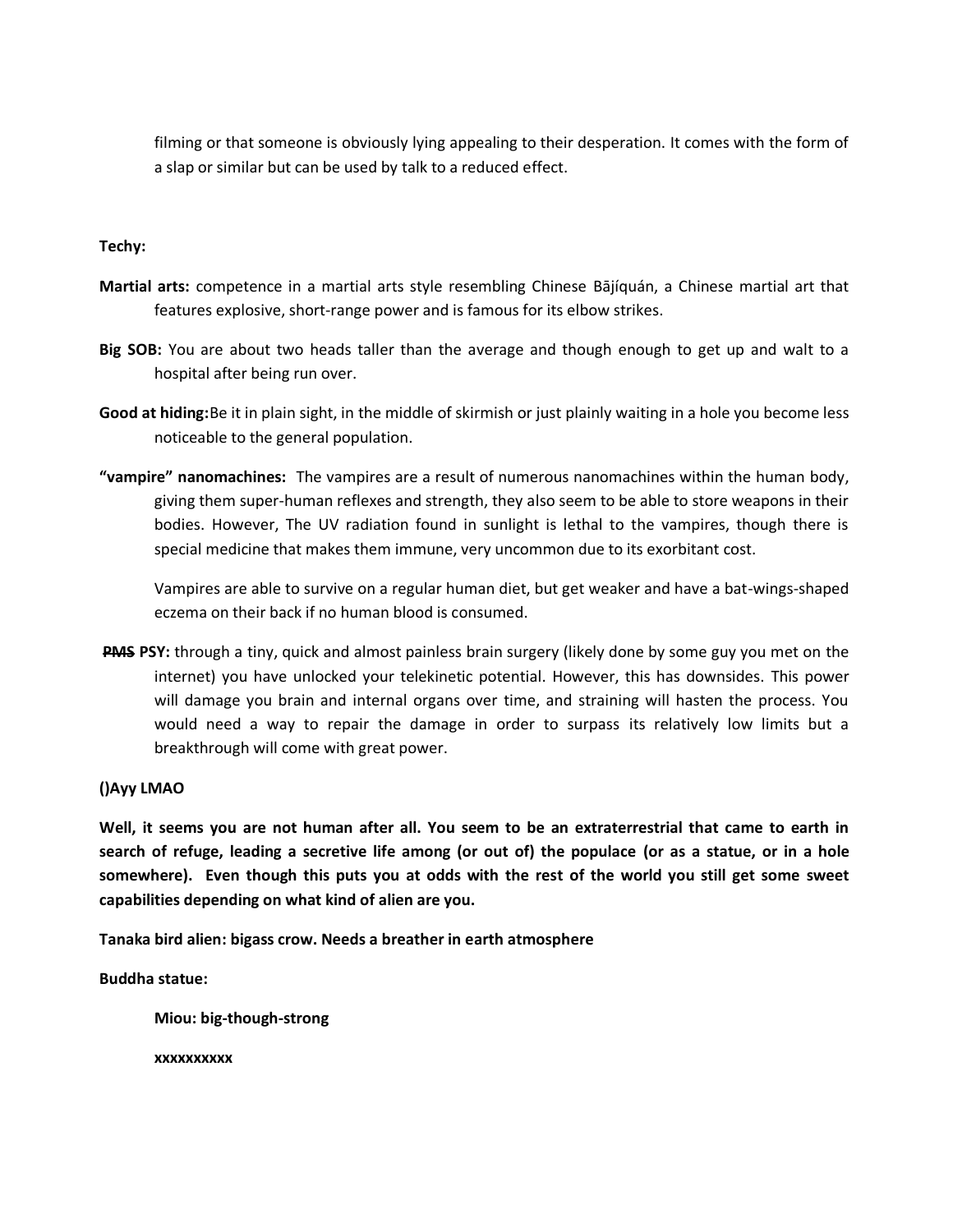#### **Dinosaur alien**

**Triceratops: Can go bipedal. Can increase muscle mass.** 

**T-Rex: Can shoot fireballs (like Dark souls forbidden sun thingy kinda like hadouken)**

**Skeleton T-Rex: Spooky**

**Raptor:fast. Sharp tail**

**Brachiosaur: big. Head and tail are just non-vital weapons with blades, neck whip is fast.**

**Ring alien: huge ass alien on horse. Looks like the LOR nazgul**

**"oni": a race of aliens that have taken refuge on earth. Their original forms are more resembling of Japanese ogres/demons. Apart from physical prowess they are of the few aliens that can actually blend with the human population.**

**"oni" "boss": Some of these aliens develop psychic-like power, from pyroquinesis to electroquinesis. You have a minor way of these.**

**European statue:**

**Cherub:fly though strong Modern art: float though strong God statue:humanoid thugu strong**

**GANTZ ITEMS (players can get them from gantz if they manage to keep them after the 10 years pass but are like any object, the ones brought here respawn if destroyed or completely lost). If there is a all are discounted for humans**

- **(200)GANTZ suit**: a skin-tight bodysuit which is attuned to an individual body. These suits provide the wearer with incredible strength, speed, endurance, and the ability to jump very high, as well as land without problems thanks to the shoes. It also provides the wearer protection to his body, even to the fully exposed head. Large caliber bullet rounds to the face don't even bruise. When overexterting, the suit's artificial muscle will bulge, after the overdrive it will shut itself for a couple of minutes.
- **(200)Controller**: a device used to track the targets, displaying the targets as well as fellow team mates on its screen, the radar is not very precise on the exact number and location of the targets. They allow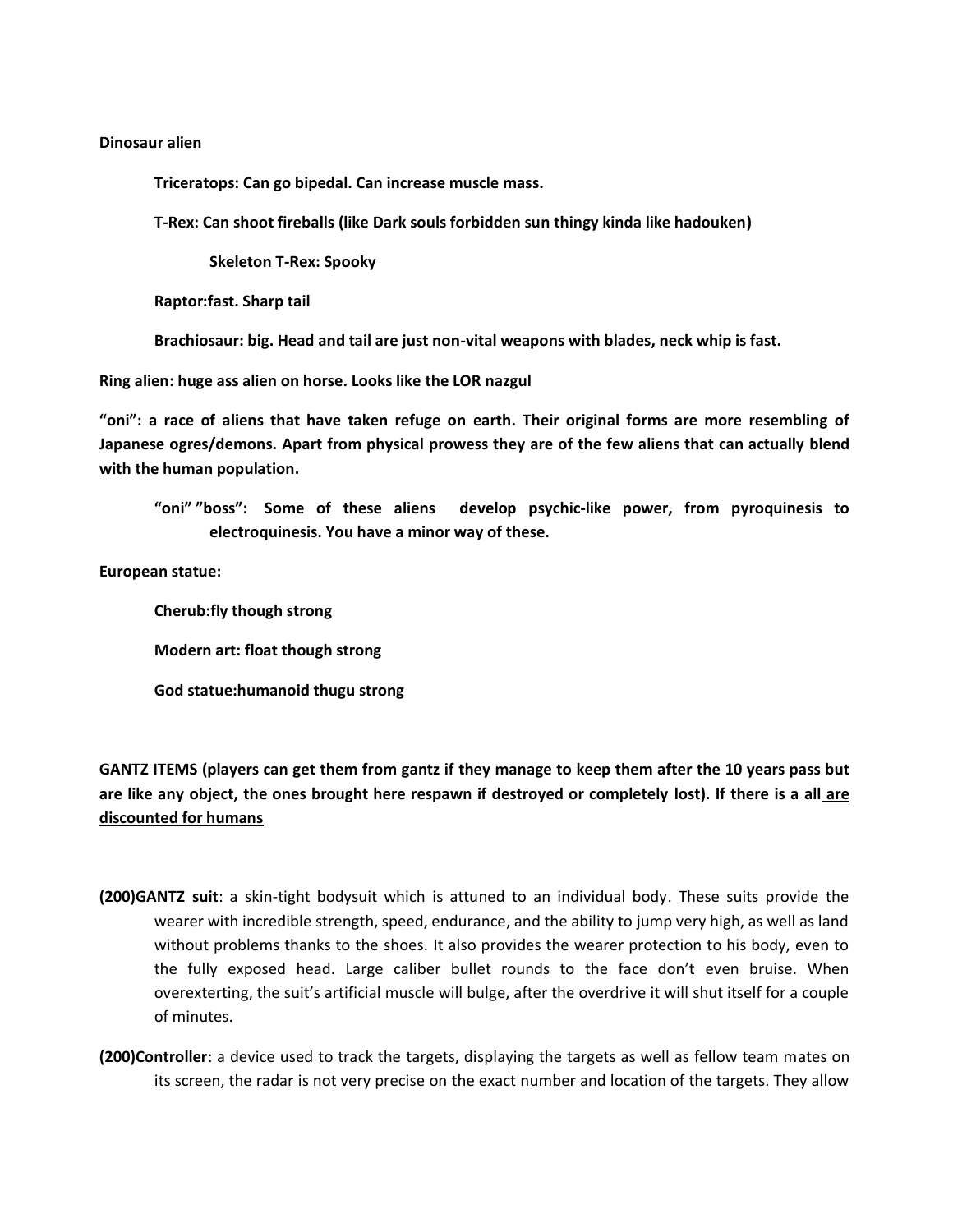for changing of one's frequency, rendering them invisible to those not on the same frequency. It is possible to counter this effect by wearing special glasses or contacts, designed for this purpose. They also display the time left in a mission and display the boundaries of the mission area.

- **(300)X "gun"** : a pistol shaped weapon given to the "hunters". It has a screen capable of displaying an x-ray view. Has also two triggers, the f first one will make the tube shaped barrel lit in a flash of light, "marking" whatever is in front t of it, the second will "detonate" marked targets from the inside out.
- **(300)X "shotgun"** : a rifle shaped weapon given to the "hunters". It has a screen capable of displaying an xray view. Has also two triggers, the f first one will make the tube shaped barrel lit in a flash of light, "marking" whatever is in front t of it, the second will "detonate" marked targets from the inside out. This weapon has one kilometer range, and has more power and spread than the X-gun.
- **(200)Y "gun"** : a pistol-like weapon given to the "hunters". It resembles a generic gun with three barrels in a triangular patter. When fired, three projectiles connected by some kind of light string are shot, these will entangle the target before turning downwards and drilling themselves in the ground, holding target while this is transported somewhere. The strings are not unbreakable.
- **(200)GANTZ sword** : a blade given to the "hunters". It is has a black blade, handle and guard, the last one being rather bulky. It is extremely resistant and its absurdly sharp edge never seems to dull, however the real abnormality lies in that the blade can extend as far as 10 meters, of course this length requiring superhuman strength from the wielder.

==============100-point menu+==============

- **(400)H/z "gun"** : a huge weapon made up by two by two parallel bodies connected by the handle. Upon firing the trigger, the target will instantly experience an enormous gravitational pressure in a circle of  $\approx$  2 meters diameter. This is more than enough to pulp most beings into a blood puddle, cutting limbs clean from the body and leaving a clear cut circle of compressed concrete on the floor.
- **(400)Hard suit** : the more advanced Gantz suit it's a huge armed suit, with many tentacle-like cables on the back that can connect to compatible transports, facilitating their driving. It is far stronger and much more resistant than the normal suit, has a built in X-ray scanner, a beam weapon in its palms, and sharp swords protruding out from the back of the elbows. It completely conceals the body of the wearer, leaving no point open for attack. The wearer can also unhook their arms from the larger robotic arms so they can use weapons and equipment as well as use the arms without the whole suit.
- **(400)Gantz bike**: a type of monowheel, with a seat for a driver and a rider, its own radar, and the ability to go into stealth mode. It can travel at great velocity.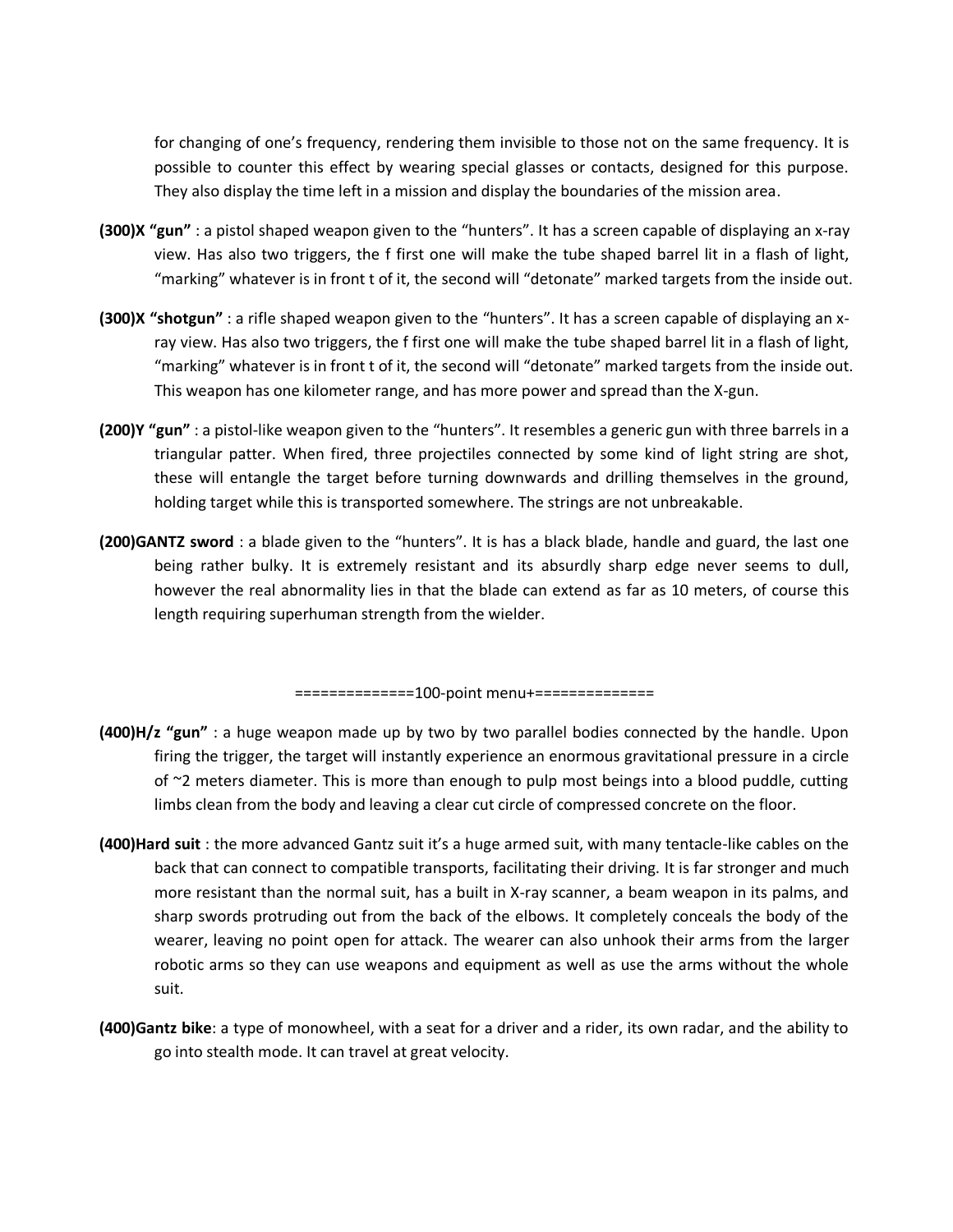- **(400)Flying GANTZ bike**: An upgrade from the original vehicle, docking the vehicle inside this horizontal black ring gives it the capacity of flight. (requires GANTZ bike purchased)
	- **(600)Mecha** : A building-sized robot controlled by a hunter on a modified flying Gantz bike. The mech is controlled by the cables on the back of the advanced Gantz Suit while sitting on its "head". It can also move around in stealth mode, invisible to all. Upon calling to it, it will be "beamed" to your location in the span of five minutes. (requires flying GANTZ bike purchased)
		- **(600)Mega-Mecha**: Remember the GANTZ mecha? Well *this* mecha could pick it up and throw it like a marble at pretty much anything else! It's size dwarfed the giant aliens buildings so you have an idea of how much robot are we talking here. Upon calling to it, it will be "beamed" to your location in the span of ten minutes (requires GANTZ Mecha purchased)

**========================================================**

**(0) An actual god damn epilogue**: an extra volume of GANTZ that actually wraps shit up.

### **DRAWBACKS**

#### **Playing the game**

Three days after your arrival to this world you will die, but only to find yourself in a room with a black sphere. From the on you will be part of GANTZ game. Every other night you will have to arm yourself to hunt aliens for some mysterious reason. Should you expose this situation or the technology lent to you, at least before the rumored catastrophe, a chip grafted in your brain will kill you.

#### **What the hell is everyone made of?**

No really, it feels as if everyone you actually care about is made out of some sort of easy break putty. Strong enough hits can actually cut their limbs clean off. All the damage you and yours receive will be even more grievous than it should, don't except the suits to do much about it.

#### **And what the hell are** *they* **made of?**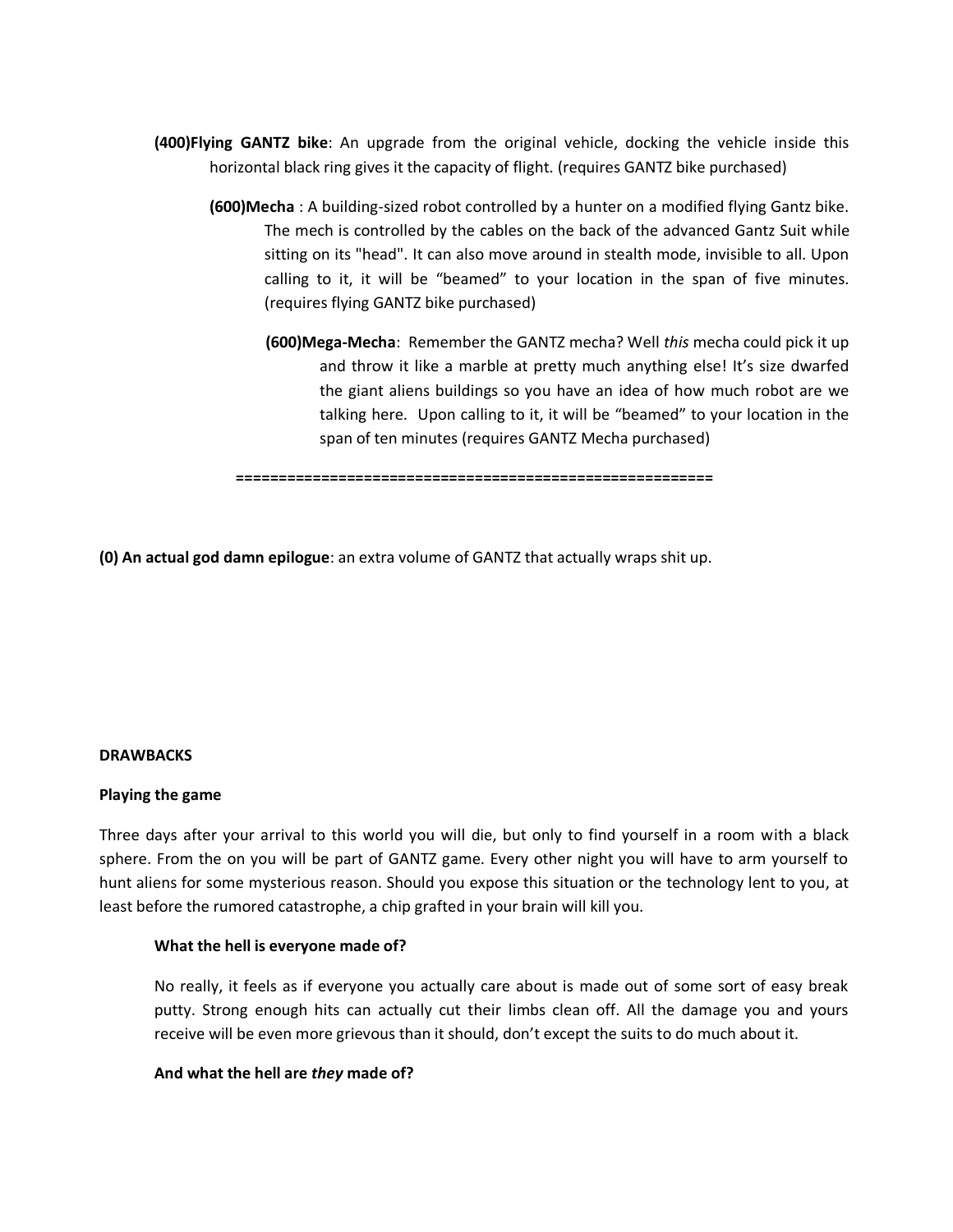Are your weapons messed up? No they work fine, it's your enemies who seem to just shrug off the damage you cause or recover incredibly fast from it. You can expect any enemy to take at least twice the effort to put down.

### **Am I the only sane motherfucker in the room or what?**

Your team sucks there's like a panda or something and it's all dysfunction junction. Even if they die they are likely to be replaced by equally useless people. Criminals, idiots, wannabe yakuza, children, elderly, divas and more. You'd better get used to do all by yourself because you will be the only competent person the team.

### **I'm surrounded by idiots…**

Well, at least you won't have to worry about anyone discovering your little alien hunting group for a while. People will probably shrug it out as a filming or "CG". But any attempt to good will get the same treatment: yelling that they are about to be overrun by a horde of monsters will just get you annoyed looks and a few comments on "crazy otaku". The opposite is truth too, people is extremely gullible to whatever aliens say. And don't even get me started on the newbie hunters…

# **You sick bastard**

You have some really messed up urges. Maybe you are a junkie, maybe a nymphomaniac, or maybe just plain want to see something blowing up in a gory way. If only you had a way to release the day today 'stress'… well there's that secret alien killing club but I don't think it will last more than a year… meh just remember that indulgence causes tolerance build up.

# **Butt ugly ayy lmao**

Even if you are still human, you very much look like bad attempt at passing for human. Like if a guy in a cheap monster suit tried to put a cheap human suit over it. If you are really an alien, your disguise will have a hard time tricking anyone, even the densest of fools.

# **Hunted by the GANTZ**

Well, you are technically an alien here you know? In any case, the GANTZ system as you marked as a target. Expect hunters to try and get you every month.

# **The fabled 500-pointer**

We both know you are not from this earth, but this is ridiculous. The Nurarihyon is the only alien to ever be seen as a 100-pointer. Expect to be the prime target of GANTZ men at least twice a week,